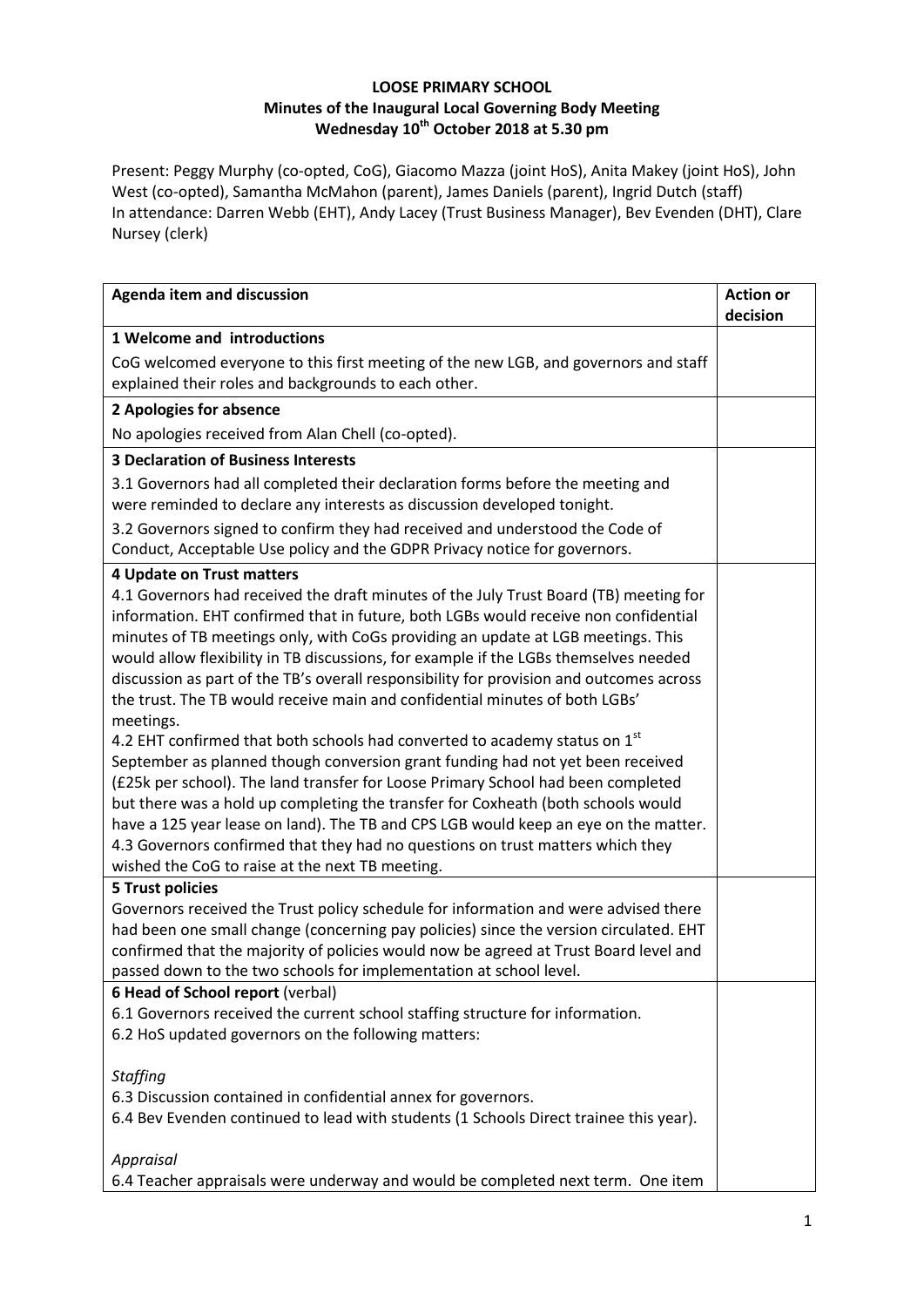| in annex for governors.                                                                                                                                                                                                                                                                                                                                                                                                                                                                                                                                                                                                                                                                                                                                                                |                       |
|----------------------------------------------------------------------------------------------------------------------------------------------------------------------------------------------------------------------------------------------------------------------------------------------------------------------------------------------------------------------------------------------------------------------------------------------------------------------------------------------------------------------------------------------------------------------------------------------------------------------------------------------------------------------------------------------------------------------------------------------------------------------------------------|-----------------------|
| Continuing Professional Development (CPD)<br>6.5 CPD was given high importance at the school and having impact, and further<br>monitoring of impact was planned for Term 3 already. Provision included:<br>Outstanding Teaching Assistant Programme (OTAP) - held on Friday<br>mornings, open to all TAs at LPS and CPS to enable upskilling<br>Outstanding Teacher Programme (OTP) - open to all staff; new staff are<br>$\bullet$<br>directed towards the training as are existing staff where a development need<br>is identified<br>Enabling Independent Writing - positive and practical sessions for all KS2 staff<br>$\bullet$<br>Mark Burns - working with the leadership team and middle and aspiring<br>leaders<br>Pete White - providing coaching and challenge for leaders |                       |
| School improvement<br>6.6 Governors had received the impact statement, school SDP and term 1 review<br>report - discussion in confidential annex for governors.                                                                                                                                                                                                                                                                                                                                                                                                                                                                                                                                                                                                                        |                       |
| <b>Pupil Outcomes</b><br>6.7 Discussion in annex for governors.                                                                                                                                                                                                                                                                                                                                                                                                                                                                                                                                                                                                                                                                                                                        |                       |
| <b>Admissions</b><br>6.8 The Pupil Admission Number (PAN) was 630. The school currently had 655<br>children on roll, which was within the permitted 10% allowance.                                                                                                                                                                                                                                                                                                                                                                                                                                                                                                                                                                                                                     |                       |
| Safeguarding<br>6.9 All staff had received the necessary training and Safeguarding update training<br>would be provided at the planned INSET day in January.                                                                                                                                                                                                                                                                                                                                                                                                                                                                                                                                                                                                                           |                       |
| <b>Behaviour</b><br>6.10 In annex for governors.                                                                                                                                                                                                                                                                                                                                                                                                                                                                                                                                                                                                                                                                                                                                       |                       |
| Health and Safety (H&S)<br>6.11 The H&S walk had been carried out and no significant problems had been<br>identified.                                                                                                                                                                                                                                                                                                                                                                                                                                                                                                                                                                                                                                                                  |                       |
| 7 Latest school data<br>Covered in discussion at para 6.7 above.                                                                                                                                                                                                                                                                                                                                                                                                                                                                                                                                                                                                                                                                                                                       |                       |
| 8 School Strategic Document and Impact Statement<br>8.1 HoSs advised that 2019 targets had been set provisionally but would be revisited<br>after moderation (governors to be updated at next meeting). Currently targets were:<br>Phonics $Yr 1 - 91%$<br>Key Stage 1 (Year 2) - Reading 82%, Writing 80%, Maths 84%<br>$\bullet$                                                                                                                                                                                                                                                                                                                                                                                                                                                     | <b>Next</b><br>agenda |
| Key Stage 2 (Year 6) - Reading 86%, Writing 85%, Maths 88%<br>8.2 HoSs advised that targets were ambitious but based on the children's prior<br>attainment.<br>8.3 HoSs drew attention to the key priorities in the Strategic Document (page 6)<br>which included Standards (especially in Maths and Reading), Wellbeing of children<br>and staff, and curriculum development. On the latter, the EHT reminded governors                                                                                                                                                                                                                                                                                                                                                               |                       |
| that the intention was to have an Arts focus within the curriculum; a resident artist<br>was already in post and it was hoped a resident musician might be employed in<br>future.<br>8.4 Governors agreed that the Strategic Plan was very clear and focused and would                                                                                                                                                                                                                                                                                                                                                                                                                                                                                                                 |                       |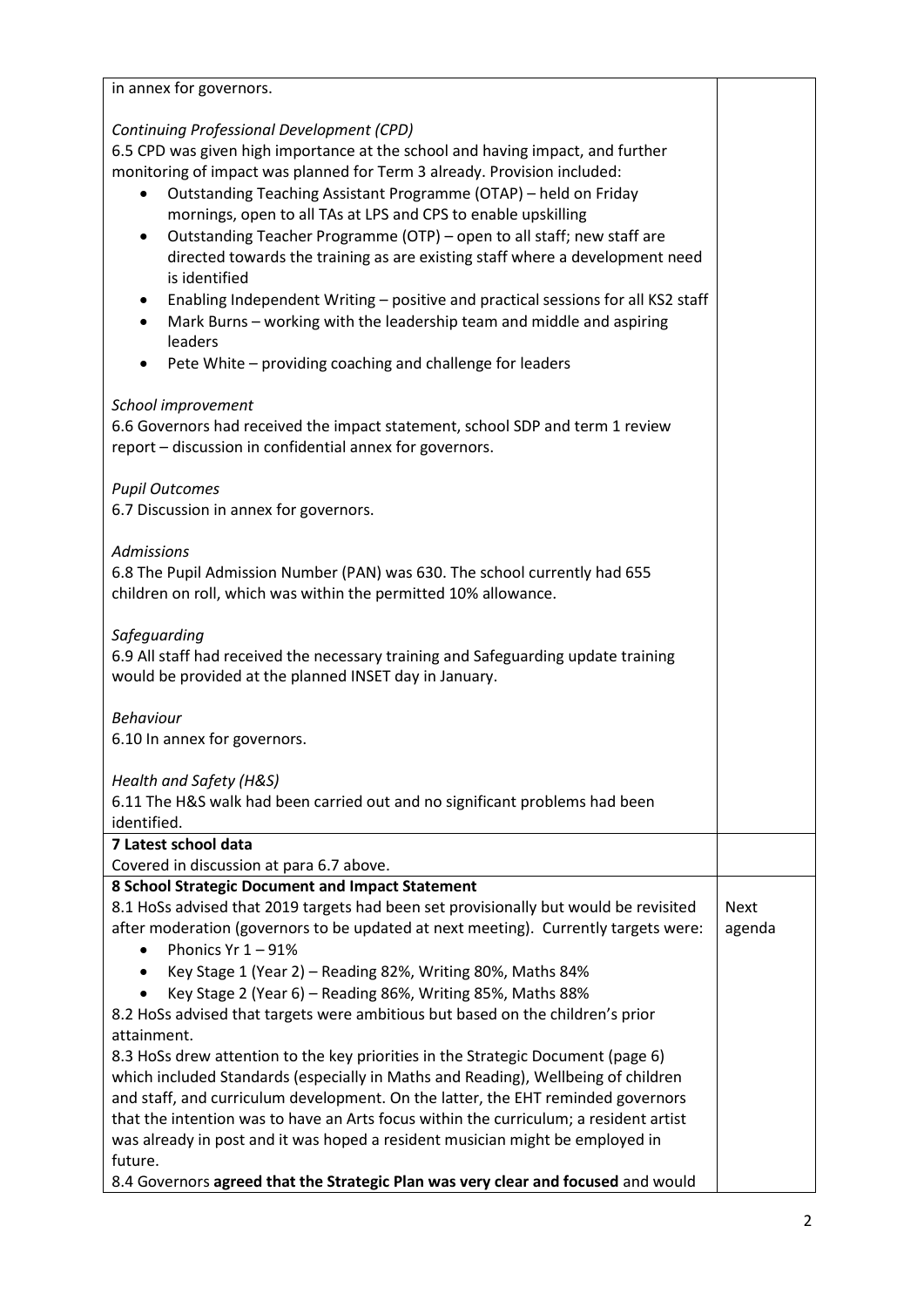| be an excellent basis for their monitoring visits.                                      |                   |
|-----------------------------------------------------------------------------------------|-------------------|
| 8.5 Governors received and agreed the Pupil Premium report which would be posted        |                   |
| on the website.                                                                         |                   |
| <b>9 Feedback from reviews</b>                                                          |                   |
| 9.1 Governors had received the report following the Term 1 internal review.             |                   |
| 9.2 HoS advised that the review had been very useful. It had brought up no issues       |                   |
| which the school had not already identified and some key actions had already been       |                   |
| addressed, eg a review last week had shown how well TAs were being used to              |                   |
| support children in receipt of High Needs Funding. EHT advised the review system        |                   |
| would be developed over time, ideally to include external input eg from Challenge       |                   |
| Partners from other schools or from Five Acre Wood School re SEN.                       |                   |
| 9.3 Some discussion in annex for governors.                                             |                   |
| <b>10 Parliamentary Review</b>                                                          |                   |
| 10.1 Governors received a hard copy of the publication and congratulated the school     |                   |
| on its inclusion in this prestigious document.                                          |                   |
| 10.2 EHT explained that thought would now be given to how to develop opportunities      |                   |
| following on from this, as inclusion in the document meant the school was now part      |                   |
| of policy making at national level.                                                     |                   |
| 11 Budget                                                                               |                   |
| 11.1 AL explained that the budget tool was not working yet so it was not possible to    |                   |
| give reliable figures. There were in any case uncertainties, including the amount of    |                   |
| top up funding to be received for the teacher pay award and unknown further             |                   |
| sickness/absence cover costs. Reductions in High Needs Funding (HNF) would also         |                   |
| impact as it looked as though HNF income would be £2.5k less than anticipated but all   |                   |
| staff required were already in place to deliver what the children needed.               |                   |
| 11.2 The budget plan had forecast a rollover of £52k but this was now down to £35k.     |                   |
| Some issues had yet to be thoroughly examined following conversion, eg costs            |                   |
| connected with providing equality across the trust in terms of staff access to          |                   |
| extended services. A reliable 3 year budget forecast had to be submitted by 9           |                   |
| November. The current plan (approved by the former FGB in May and submitted to          |                   |
| DfE as part of the conversion process) was based on a reporting year of April to        |                   |
| March and this had to be recast to meet the new academy reporting year of               |                   |
| September to August.                                                                    |                   |
| 11.3 AL reassured governors that though Year 1 of the plan was likely to remain tight,  |                   |
| the school would benefit from the new National Funding Formula (NFF) and income         |                   |
| should increase by £140k in year 2 of the budget plan. EHT reminded the meeting         |                   |
| that the school aimed to keep 2% total income in reserve and this should again be       |                   |
| possible when the NFF impacted.                                                         |                   |
| 11.4 Governors agreed it was difficult to visualise the budget without seeing           |                   |
| monitoring data and EHT and AL agreed that summary data would be provided for           | <b>Decision</b>   |
| future LGB meetings.                                                                    |                   |
| Q. How would the LGB carry out budget monitoring and input to TB decisions?             |                   |
| EHT - this raised questions about the structure of the trust and needed further         |                   |
| exploration in light of discussion at 11.4 above. Possibly LGB budget monitoring visits | Action-           |
| could be planned to precede LGB meetings when the finance governor could feed           | <b>TB/F&amp;A</b> |
| back to other governors, or perhaps representation on the trust Finance and Audit       |                   |
| (F&A) committee should be reconsidered. LPS LGB did have a member on the F&A            |                   |
| committee (Alan Chell, absent tonight) to feed in to and provide feedback on those      |                   |
| discussions but there was no representative of CPS LGB on that committee.               |                   |
| 11.5 Governors agreed it would be helpful to include school finance in the governor     |                   |
| training sessions planned for December.                                                 | <b>Decision</b>   |
| <b>12 Premises</b>                                                                      |                   |
| 12.1 AL confirmed the first of this year's 3 premises walks had been carried out this   |                   |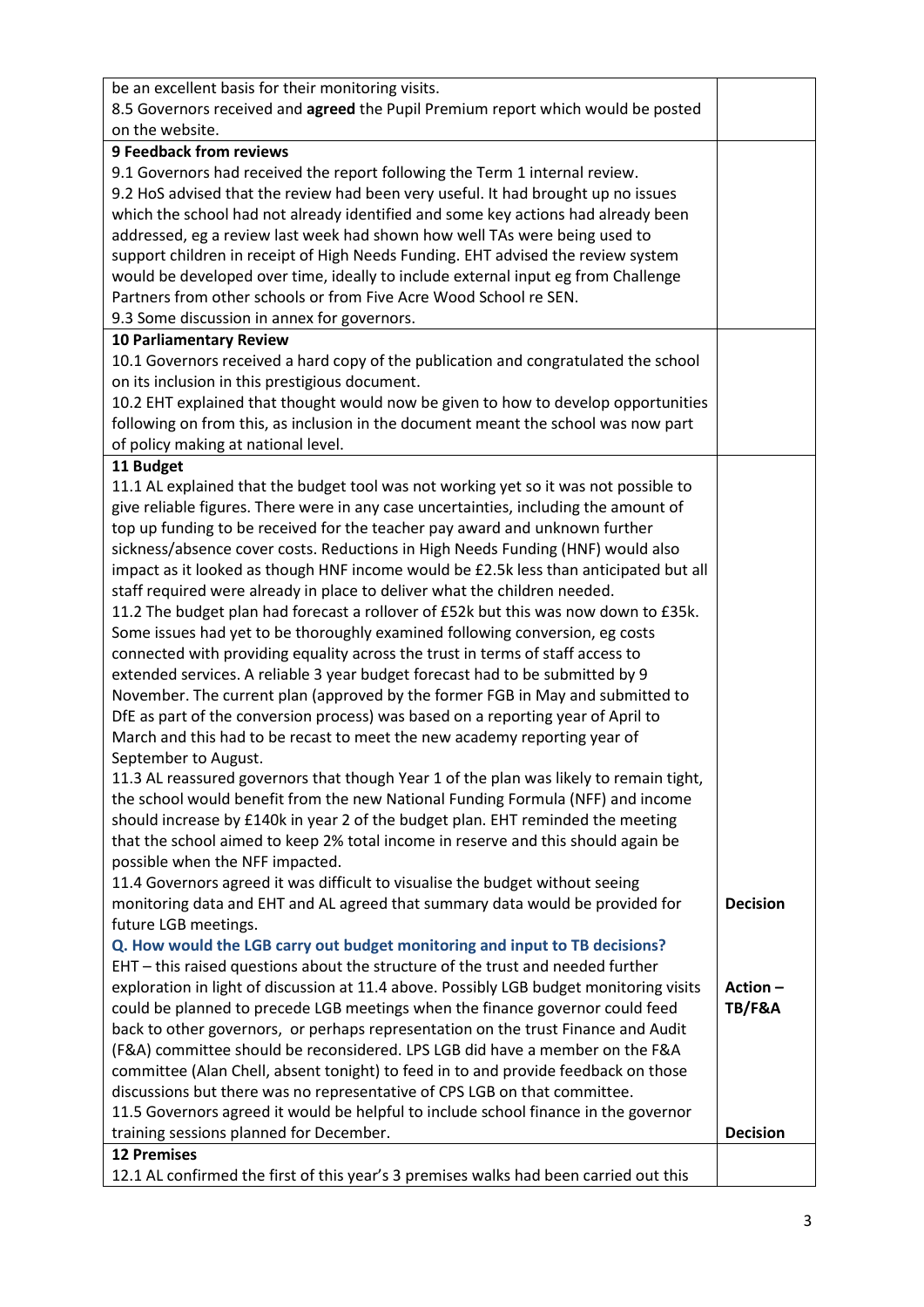| term and problems had been noted with one of the swimming pool filters. Daily tests                                                                               |                    |
|-------------------------------------------------------------------------------------------------------------------------------------------------------------------|--------------------|
| were being carried out to ensure safety but a repair would be needed at some stage.                                                                               |                    |
| The cost of this was unknown and would have budget implications.                                                                                                  |                    |
| 12.2 AL advised governors that, as an academy, the school could submit bids for                                                                                   |                    |
| capital funding to the ESFA. The first round of bids had to be submitted by December                                                                              |                    |
| and he suggested the school bid for funding for work on the pool, including a new                                                                                 |                    |
| lining. Some discussion in annex for governors.                                                                                                                   |                    |
| 13 Health and Safety                                                                                                                                              |                    |
| 13.1 Governors received the updated Emergency Procedures policy. The EHT pointed                                                                                  |                    |
| out this was an operational document which governors did not have to approve                                                                                      |                    |
| formally but they did have to see it in order to be assured that all necessary                                                                                    |                    |
| procedures were in place.                                                                                                                                         |                    |
| 13.2 AL advised that there was no automatic link between the buildings for the                                                                                    |                    |
| lockdown alarm, and this would cost £2k to upgrade.                                                                                                               |                    |
| 13.3 There were no other H&S matters to discuss.                                                                                                                  |                    |
| 14 Election of vice chair of LGB                                                                                                                                  |                    |
| Governors agreed to defer discussion until T2 and were encouraged to consider                                                                                     | <b>Next</b>        |
| between now and then whether they might volunteer for this role.                                                                                                  |                    |
|                                                                                                                                                                   | agenda             |
| 15 Governor monitoring visits                                                                                                                                     |                    |
| 15.1 Governors reviewed proposed monitoring pairs in the light of governors'                                                                                      |                    |
| experience and a potential conflict of interest, and agreed the following revision:                                                                               | <b>Decision</b>    |
| Standards - Ingrid Dutch and Samantha McMahon                                                                                                                     |                    |
| Welfare - John West and Alan Chell<br>$\bullet$                                                                                                                   |                    |
| Leadership and governance including resources - Peggy Murphy and James<br>$\bullet$                                                                               |                    |
| Daniels                                                                                                                                                           |                    |
| 15.2 The clerk would send the monitoring template to governors after this meeting.                                                                                | <b>Action - CN</b> |
|                                                                                                                                                                   |                    |
| <b>16 Governance lead roles</b>                                                                                                                                   |                    |
| Governors discussed appointing monitoring pairs to the lead governor roles but                                                                                    |                    |
| decided it would be preferable to appoint individual governors as below:                                                                                          | <b>Decision</b>    |
| a. SEND - Peggy Murphy                                                                                                                                            |                    |
| Safeguarding/Child protection including H&S - John West<br>b.                                                                                                     |                    |
| Finance - James Daniels<br>c.                                                                                                                                     |                    |
| 17 Governor training                                                                                                                                              |                    |
| 17.1 CoG confirmed that the trust was not buying into the LA's governor training                                                                                  |                    |
| package but that membership of the National Governance Association was to be                                                                                      |                    |
| arranged as a source of information and guidance. She encouraged governors to                                                                                     |                    |
| contact her if they had any queries or identified any other training needs once the                                                                               |                    |
| planned governor training sessions had been completed.                                                                                                            |                    |
| Q. Would new governors have a mentor appointed?                                                                                                                   |                    |
| CoG/EHT - this was unfortunately not practical with so many new governors, and                                                                                    |                    |
| governors should contact the CoG or EHT if they had any queries.                                                                                                  |                    |
| 18 Safeguarding and disability matters                                                                                                                            |                    |
|                                                                                                                                                                   |                    |
| No matters raised other than to confirm that necessary work had been undertaken                                                                                   |                    |
| over summer and that further DDA related work would be arranged in future.                                                                                        |                    |
| 19 Any other urgent business including Chair's update                                                                                                             |                    |
| CoG had nothing further to add and no other matters were raised.                                                                                                  |                    |
| 20 Confidentiality                                                                                                                                                |                    |
| 20.1 Discussion at several items deemed confidential to governors and contained in                                                                                |                    |
| confidential annex. Non confidential minutes to be publically available after approval                                                                            |                    |
| at next meeting.                                                                                                                                                  |                    |
| 20.2 Governors agreed that the Impact Statement, Internal Review report and the<br>Emergency Procedures policy should remain confidential documents for governors |                    |